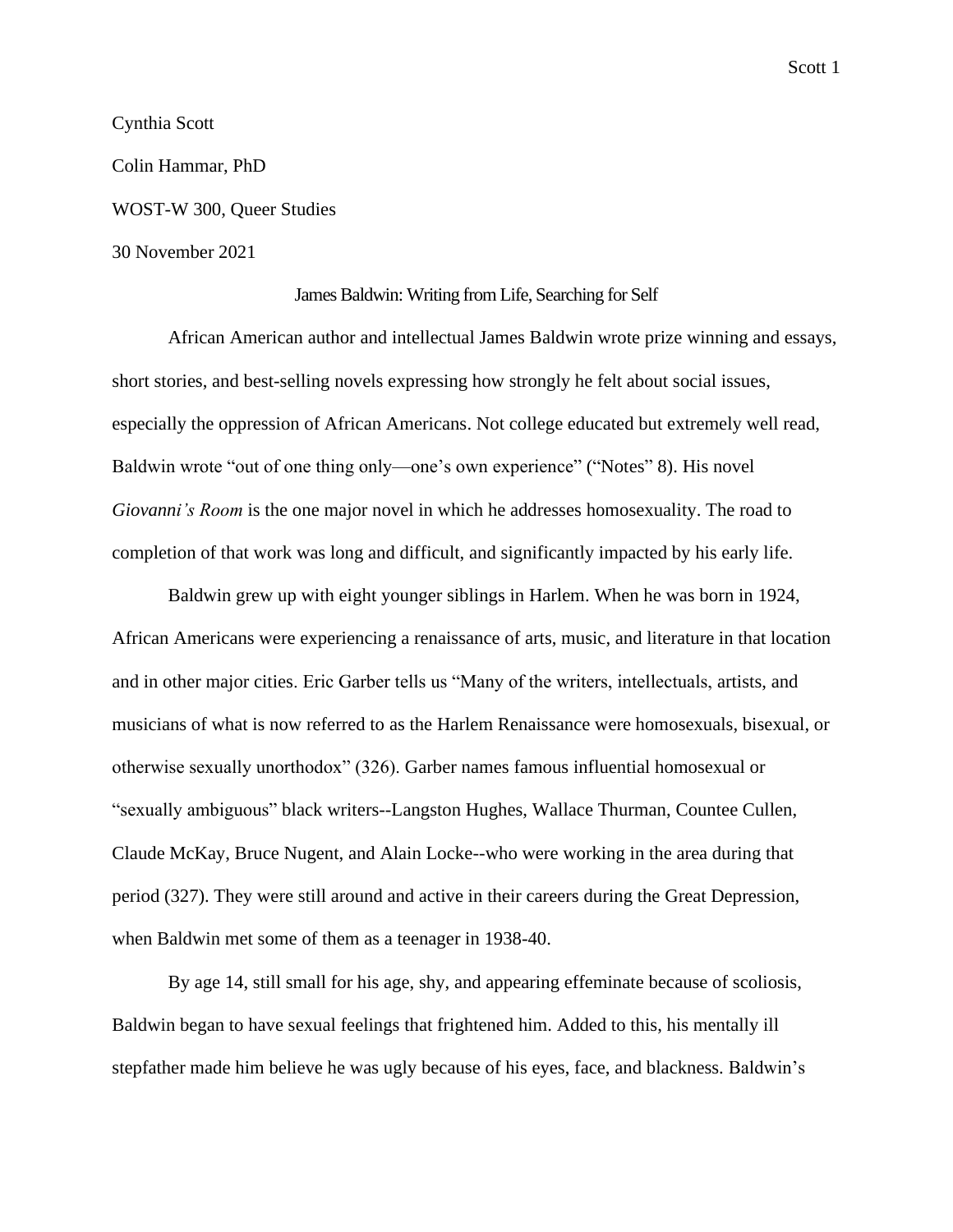biographer David Leeming reports that at age ten, a molestation attempt at the hands of a black stranger had increased his belief that "the sexual touch of another human being was difficult to associate with beauty or love" (24). He sought acceptance and approval through church, by late 1938 becoming "one of a corps of apprentice preachers" in the Fireside Pentecostal Assembly, and "before long was something of a sensation in several Harlem churches" (25). This experience, along with earlier timely mentoring from two black teachers, poet Countee Cullen and Herman Porter at the Frederick Douglass Junior High School, contributed significantly to his confidence and his skills as a young writer and speaker.

Confidence in speaking and writing, however, did not translate to comfort with his sexual identity, nor his race. During his teen years, Baldwin is exposed to the darker side of homosexuality. In public bathrooms he observes the furtive looks of men searching for men, and how miserable those other men appear even to themselves. "…the male desire for a male roams everywhere, avid, desperate, unimaginably lonely, culminating often in drugs, piety, madness, or death" ("Freaks" 821). He also learns that even those groups of masculine-looking men who jeer at effeminate other men (like himself) calling out derogative names like "queer," "pussy," or "faggot," are themselves secretly homosexual. When not with the gang beating up on Baldwin, single members of that gang softly ask to go home with him for the night. ("Freaks" 821) The bully thus reveals his own fears and sexual needs by turning to the very person he publicly harasses. For safety, such men must act one way publicly and be secretive about their true identities. Baldwin too felt the need for caution when he later sought such liaisons.

This fits with George Chauncey's research of the 1890-1940 period in New York, which tells us that some "gay men gathered on the same street corners and in many of the same saloons and dance halls that other working-class men did…" but "given the risks that gay men faced,

Scott 2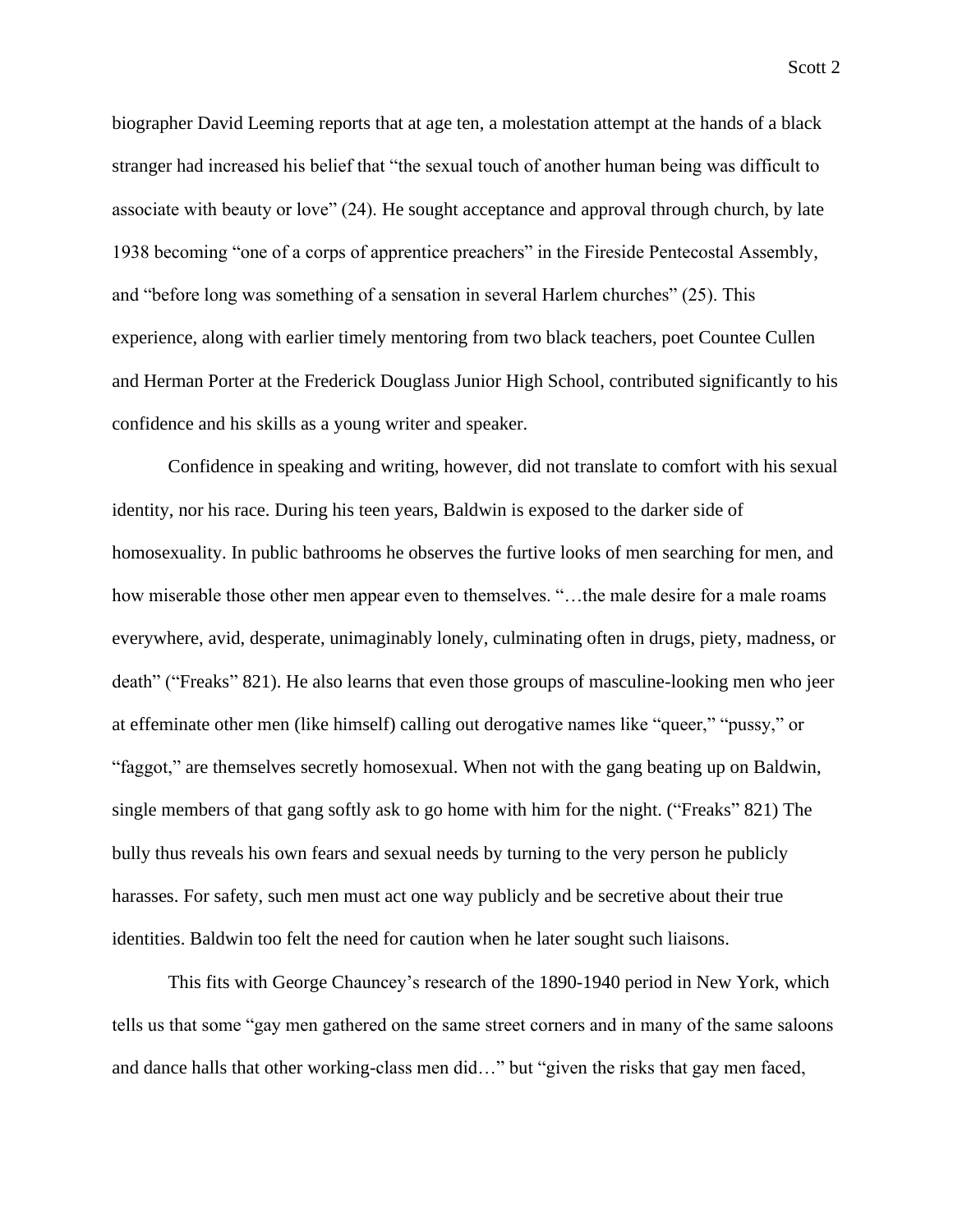most of them hid their homosexuality from their straight workmates, relatives, and neighbors as well as the police" (18). Not until he was taken under the wing of a mentor at age fifteen, was Baldwin introduced to a relatively safe and liberal social circle meeting in certain bistros off the meanest streets in Greenwich Village.

Beauford Delaney was the black homosexual painter/mentor who helped young Baldwin navigate the conflicting pressures in his life—being black, dealing with adolescence, feelings of hopelessness, fearing his sexuality. Looking back to that time, in *The Price of the Ticket*, Baldwin writes about his friend, an older father figure who was nothing like his stepfather: "Beauford was the first walking, living proof, for me, that a black man could be an artist…He became, for me, an example of courage and integrity, humility and passion" ("Price" 832). Because of Delaney and his musician friends, Baldwin "was never entirely at the mercy of an environment [Greenwich Village] at once hostile and seductive…the pusher and his product were kept far away from me" ("Price" 832). Through Delaney, Baldwin meets inspiring black role models such as Richard Wright, Marlon Brando, and Marian Anderson and others in places where they accept his nature and talents and encourage him to stay the course for improving his future.

After several years working at various menial jobs, writing book reviews, writing his first few essays, and experimenting with autobiographical pieces, Baldwin, at age 24, decided to follow the example of his author friend Richard Wright by moving to Europe. His time there among fellow expatriate American bohemians helped him to finish his first major work-- *Go Tell It on the Mountain*. In this autobiographical novel, the focus was on the history of his family, the impact of religious rites, and the culture of his early life within an African American community in 1930s Harlem. Biographer Leeming notes the previous ten years of struggling to write and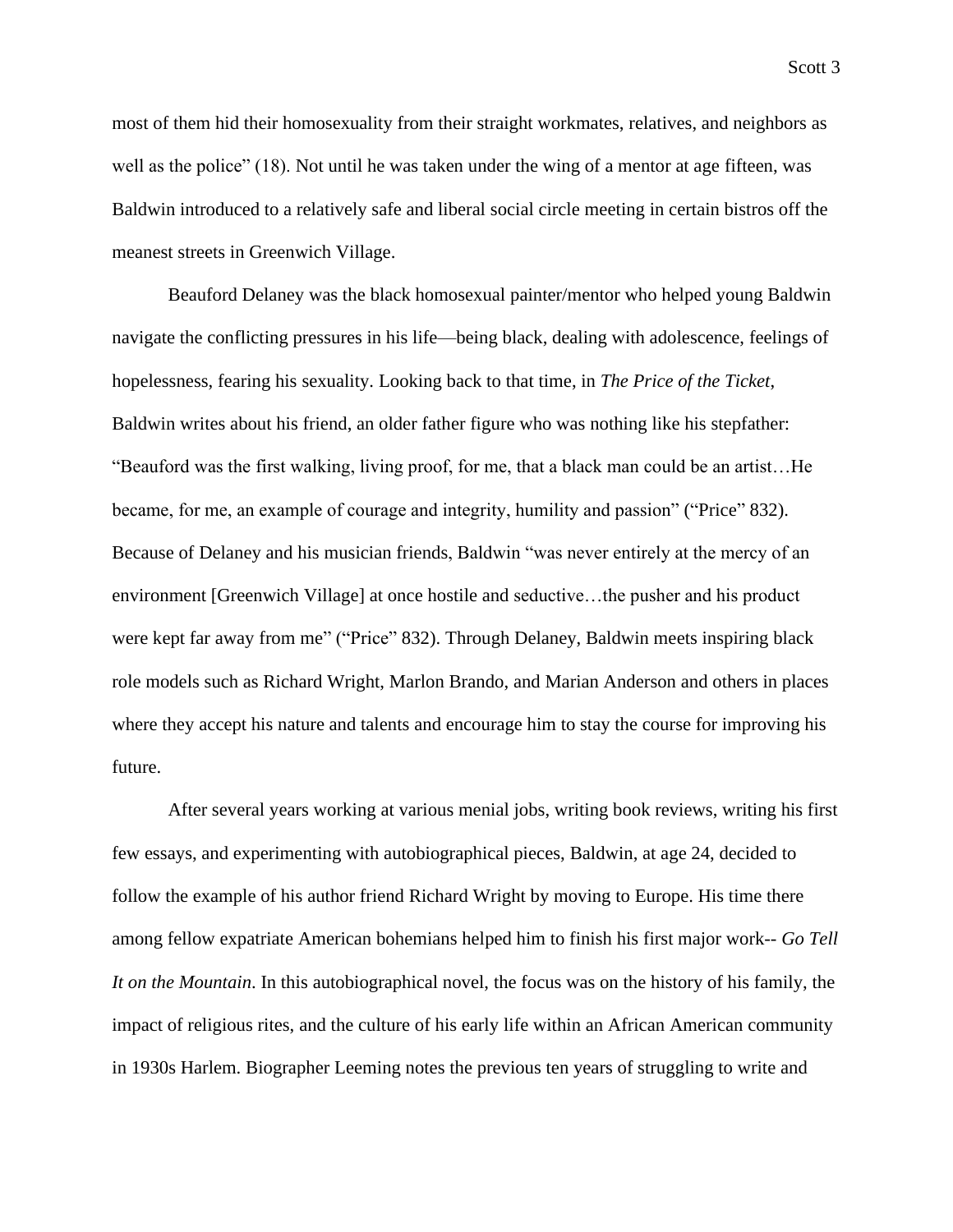finish the novel stemmed from Baldwin's realization that "…he would have to confront the relationship with his stepfather more honestly…" (53).

In a similar way, Baldwin had struggled for years to write something about the sexual dishonesty he had witnessed in others and experienced himself in Greenwich Village. "The question of his identity obsessed him. What was a homosexual, what was a Negro? Was it necessary to live by these 'presumptuous labels'? Like Walt Whitman…he preferred to think of himself as containing all roles, classes, ethnic groups, and orientations" (Leeming 53). He will soon approach this identity problem in a new novel, but before that he addresses the issue of labels in an essay.

In his 1949 essay *Preservation of Innocence*, Baldwin's ideas about labels have evolved along with his thoughts about writing novels. "A novel insistently demands the presence and passion of human beings, who cannot ever be labeled…Without this passion we may all smother to death, locked in those airless, labeled cells, which isolate us from each other and separate us from ourselves…" ("Preservation" 600). People in a majority society often assign labels to those fewer people different from themselves, thus alienating them as minorities.

Of the minority transgender people, known in 1950s France as transvestites or *Les Folles*, and their love affairs, Baldwin will say (in his new novel): "I always found it difficult to believe that they ever went to bed with anybody [,] for a man who wanted a woman would certainly have rather had a real one and a man who wanted a man would certainly not want one of *them"* (Giovanni's 241). Here, Baldwin addresses his thoughts about a non-racial minority, but does not necessarily condemn the people in that life or wish them to stop being who they are.

Most often when Baldwin addresses the problems of minorities, he is speaking of racial and ethnic minorities. In 1956 while attending the Conference of Negro-African Writers and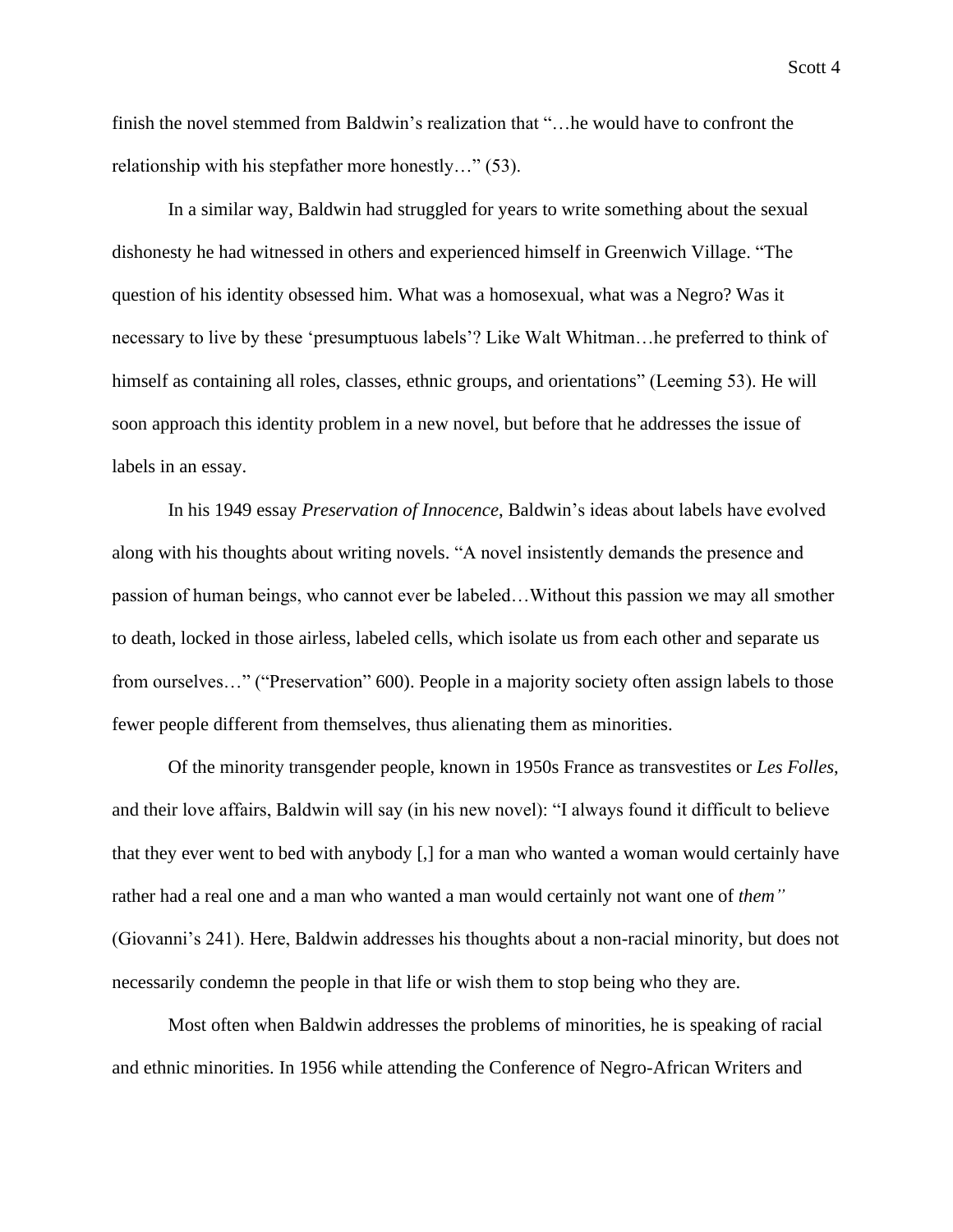Artists, he talks against attempts to make Africans assimilate the culture of those Europeans who imposed colonization upon them. "These relations [with colonists] demanded that the individual, torn from the context to which he owed his identity, should replace his habits of feeling, thinking, and acting by another set of habits which belonged to the strangers who dominated him" ("Princes" 144). In like manner, but more specifically regarding sexual identity, homophile writer Donald Cory had previously argued in 1951 against the need for LGBTQ people to assimilate, that is, blend in with the majority society by accepting their culture and traditions. He explains that minorities of all kinds, whether ethnic, religious, or sexual, "…must inevitably play a progressive role in the scheme of things" and "…broaden the base for freedom of thought and communication" in the promotion of Democracy (Cory 281). One might assume that Baldwin's thoughts on racial minorities would make him sympathetic towards similar debates in the queer world, but he seems not to have entered circles of gay activism.

Three years after publication of *Go Tell It on the Mountain*, Baldwin grapples with the topic of homosexuality in his novel *Giovanni's Room.* He avoids linking it to any struggle with racism by casting the protagonist as a handsome blonde, white man named David. Like Baldwin, David attempts to escape his internal troubles by traveling to France. Shortly after David arrives in France and begins to learn more about himself, he has a thought in hindsight: "…if I had had any intimation that the self I was going to find would turn out to be only the same self from which I had spent so much time in flight, I would have stayed home" ("Giovanni's" 236). Like many who have tried to escape to a new place in hopes of a fresh start, David learns that his habits, emotions, behavior patterns, and his attraction to men are an inescapable part of him. David's problems are Baldwin's problems; one knows this because Baldwin writes from his own experiences.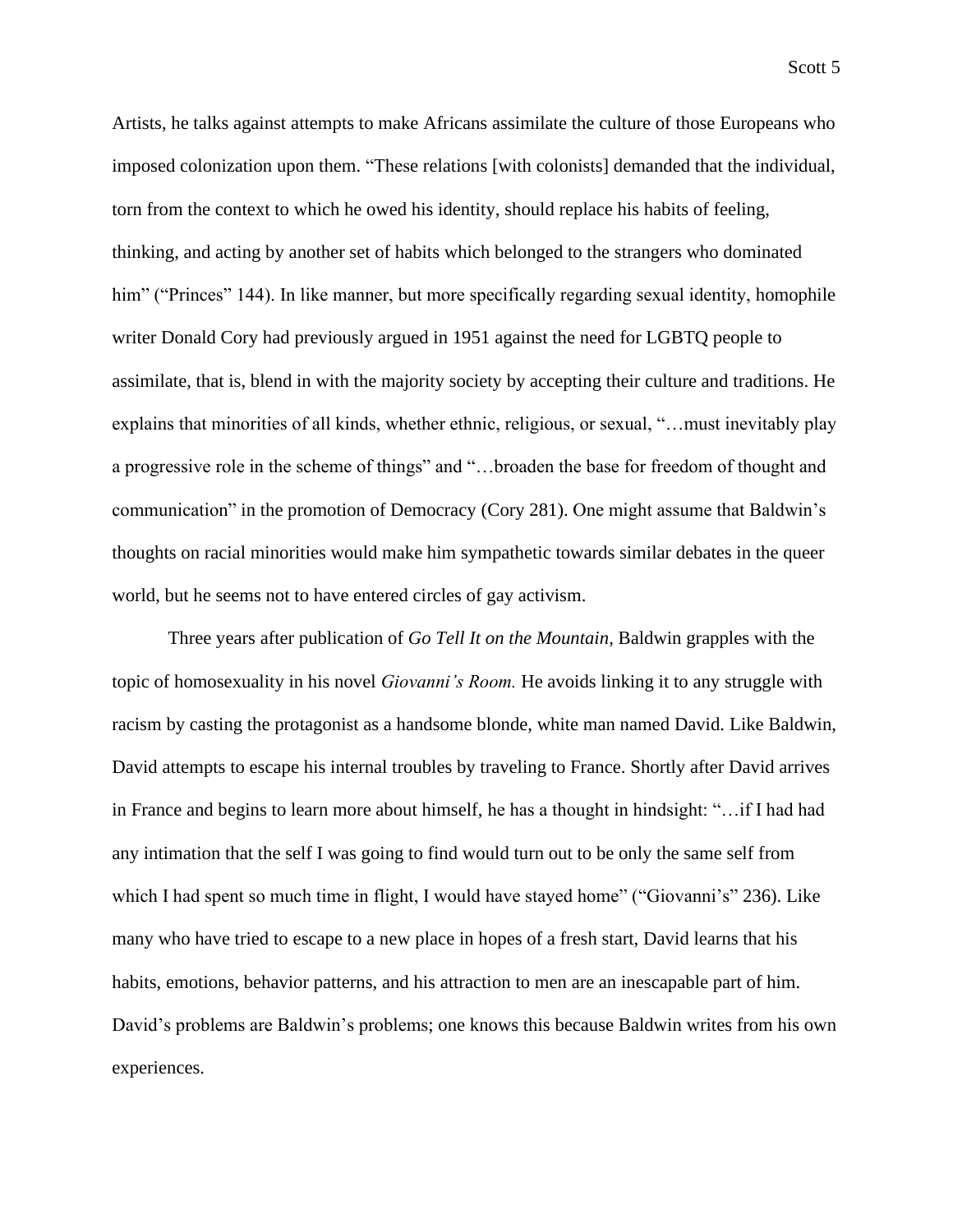Scott 6

Through David and the other characters in *Giovanni's Room*, Baldwin expresses what he has learned about meaningless serial sexual encounters with multiple casual acquaintances. An older character, Jacques, explains to David why those encounters are shameful: "Because there is no affection in them, and no joy. It's like putting an electric plug in a dead socket. Touch, but no contact. All touch, but on contact and no light" ("Giovanni's" 266). The initial pleasure of momentary gratification turns to a feeling of emptiness, and loneliness returns.

Baldwin had encounters like the ones David is warned against. But he also fell deeply in love with two men in his life with whom he never had sexual relations. As his biographer explains, "if he really loved a man, sex seemed impossible. Homosexuality involved 'violation.' It could take place only furtively with other 'outlaws' of the night" (Leeming 53). He feels an element of shame about it and needs to come to grips with himself through writing.

In 1984, three years before his death, Baldwin agrees to an interview with Richard Goldstein to talk about his homosexuality. Baldwin still feels it is a private thing and does not identify with the foreign-to-him "gay life." When Goldstein applauds his bravery for writing about homosexuality "and elevating it into the realm of literature," Baldwin says he had to write *Giovanni's Room* "to clarify something for myself." He explains "*Giovanni's Room* is not really about homosexuality. It's the vehicle through which the book moves…It's about what happens to you if you're afraid to love anybody. Which is much more interesting than the question of homosexuality" (Goldstein 61). After a few more questions about the riskiness of writing the book, Baldwin declares "If I hadn't written that book, I would probably have had to stop writing altogether…the question of human affection, of integrity, in my case, the question of trying to become a writer, are all linked with the question of sexuality. Sexuality is only a part of it…but it's indispensable" (Goldstein 62).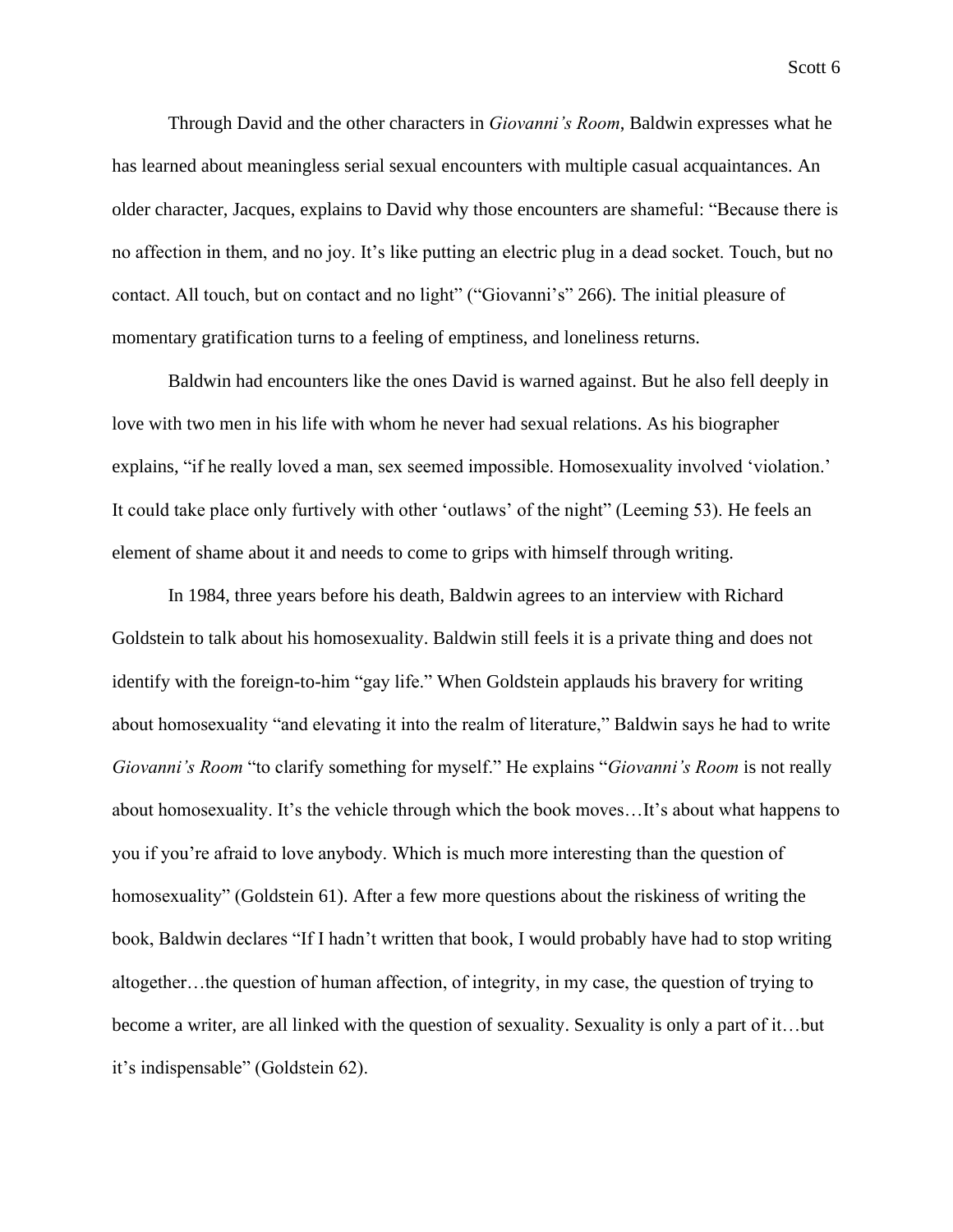The James Baldwin story is an example of just how complex and extremely difficult life becomes when one is caught between the double curse of racism and a personal sexuality conflict. One learns how Baldwin turned his pain and fears into something worth writing about while continuing to press forward in his career. Baldwin learned about the emotional differences between seeking love and approval vs. simply having love affairs. His one novel built around homosexuality offers understanding to those who, black or white, must decide how they are going to live their lives in a world not ready to accept them.